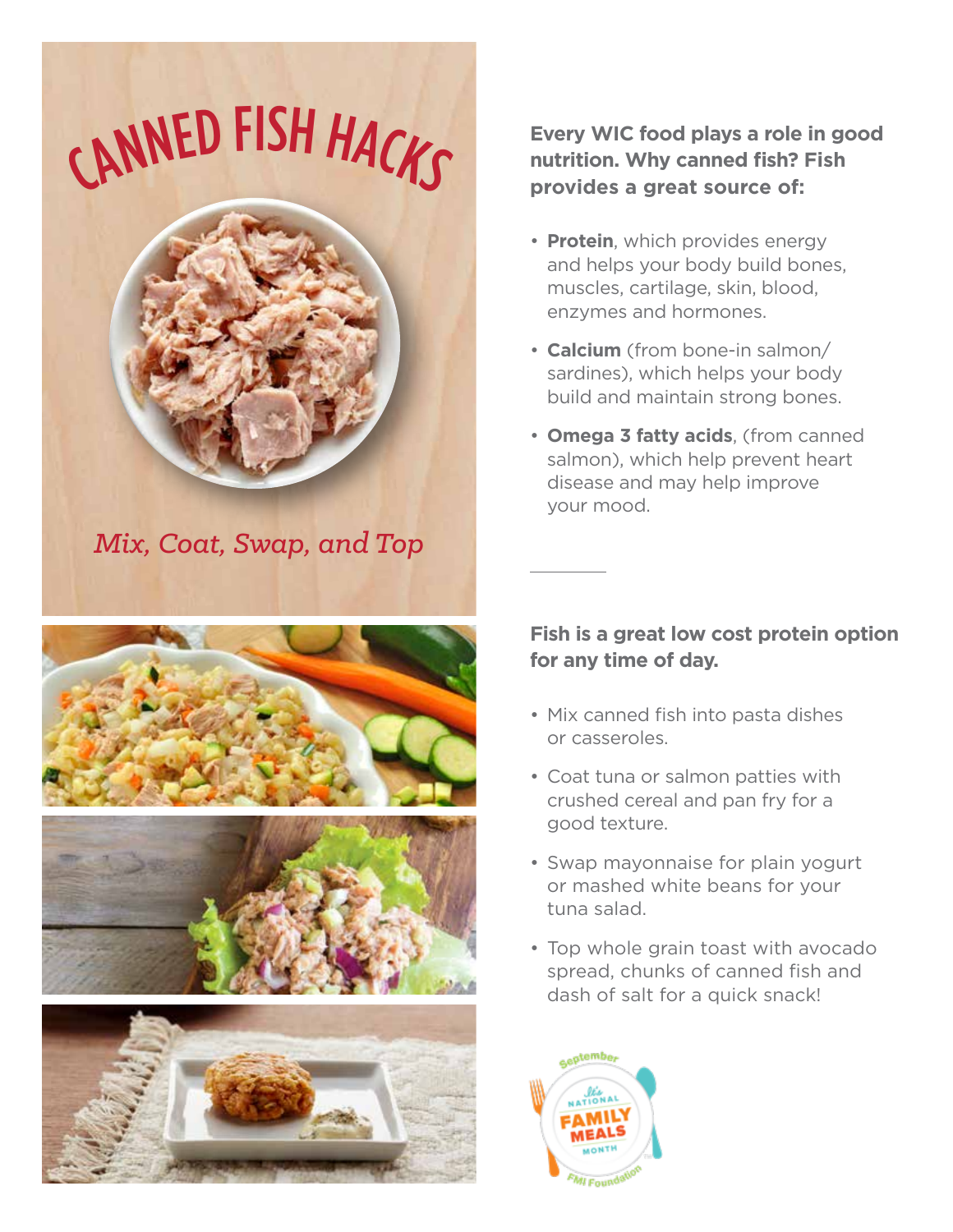# CEREA<sup>L</sup> <sup>H</sup>ACKS



*Mix, Coat, Swap, and Top*







### **Every WIC food plays a role in good nutrition. Why breakfast cereals? Cereal provides a great source of:**

- • **Iron**, which builds blood cells that take oxygen from your lungs to the rest of your body.
- • **Folate/Folic acid**, which helps with cell growth and development.
- **Fiber** (from whole grain options), which helps keep you regular and helps you feel full after a meal.

**Breakfast cereal can be used in a variety of ways outside of breakfast to help you save money on tasty family meals.**

- Mix crushed rice, corn, or wheat flake cereal into meatball, meatloaf, or meat patty recipes.
- Coat chicken or fish with crushed corn or rice cereal to make crisp lower fat oven fried family favorites.
- Swap seasoned corn or rice flakes for expensive croutons and salad toppers.
- Top a casserole, yogurt parfait or other prepared food with crushed cereal for an extra layer of crunch!

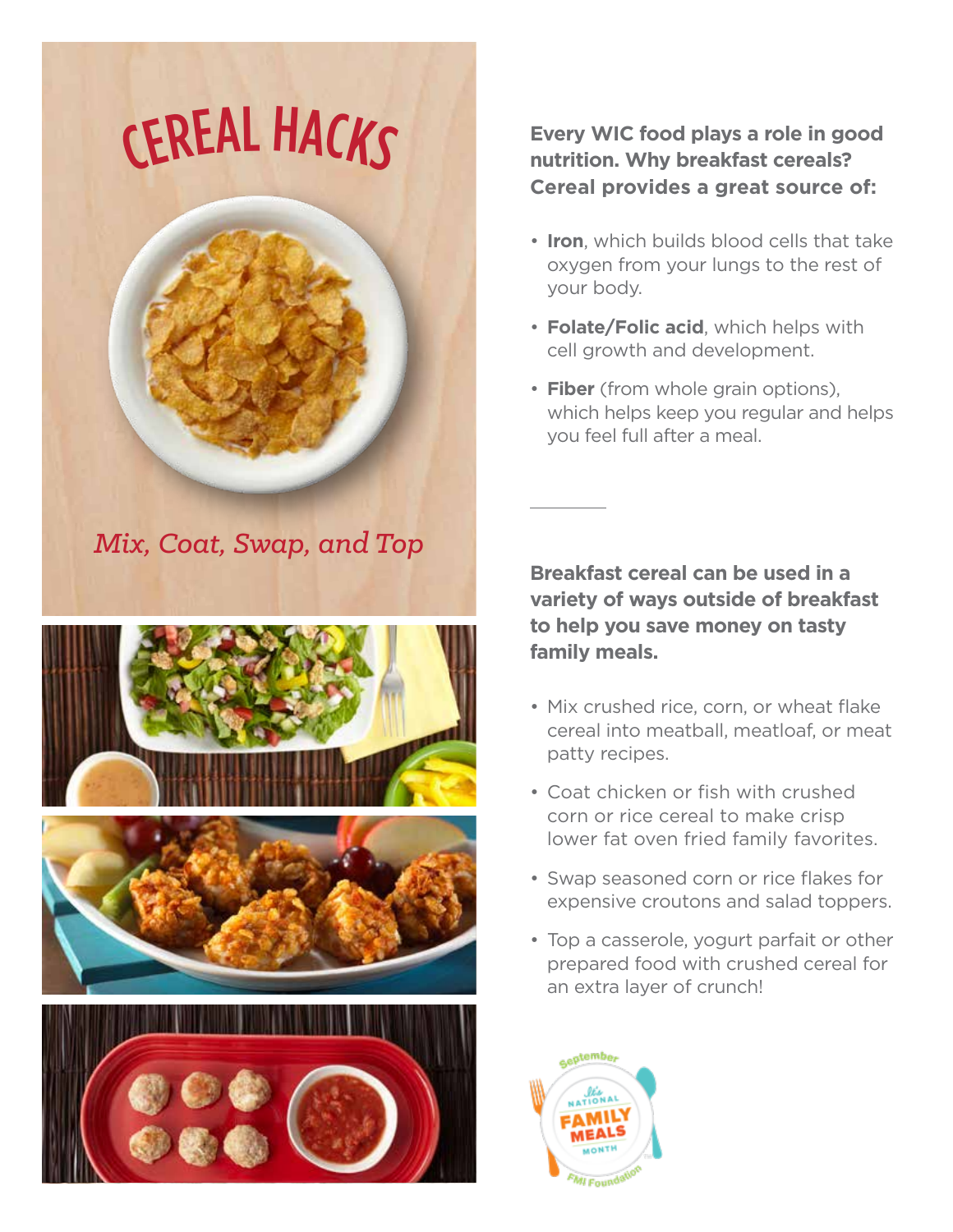









**Every WIC food plays a role in good nutrition. Why beans and lentils? Beans and lentils provide a low fat source of:**

- **Protein**, which provides energy and helps your body build bones, muscles, cartilage, skin, blood, enzymes and hormones.
- • **Fiber**, which helps keep you regular and helps you feel full after a meal. Certain fibers can also help control blood cholesterol levels and prevent heart disease.
- • **Folate/Folic Acid**, which helps with cell growth and development.

**Here are some ideas to help you enjoy the health benefits of cooking with beans:**

- Mix mashed beans into meatloaf or burgers to get more servings out of the recipes and improve the texture of the food.
- Coat tortillas or chips with a layer of pureed or mashed beans to add a creamy, nutrient packed layer to your tacos or nachos.
- Swap mashed white or black beans for mayonnaise and use as a sandwich spread.
- Top salads with lentils, black beans, or garbanzo beans for extra protein, flavor, and texture.